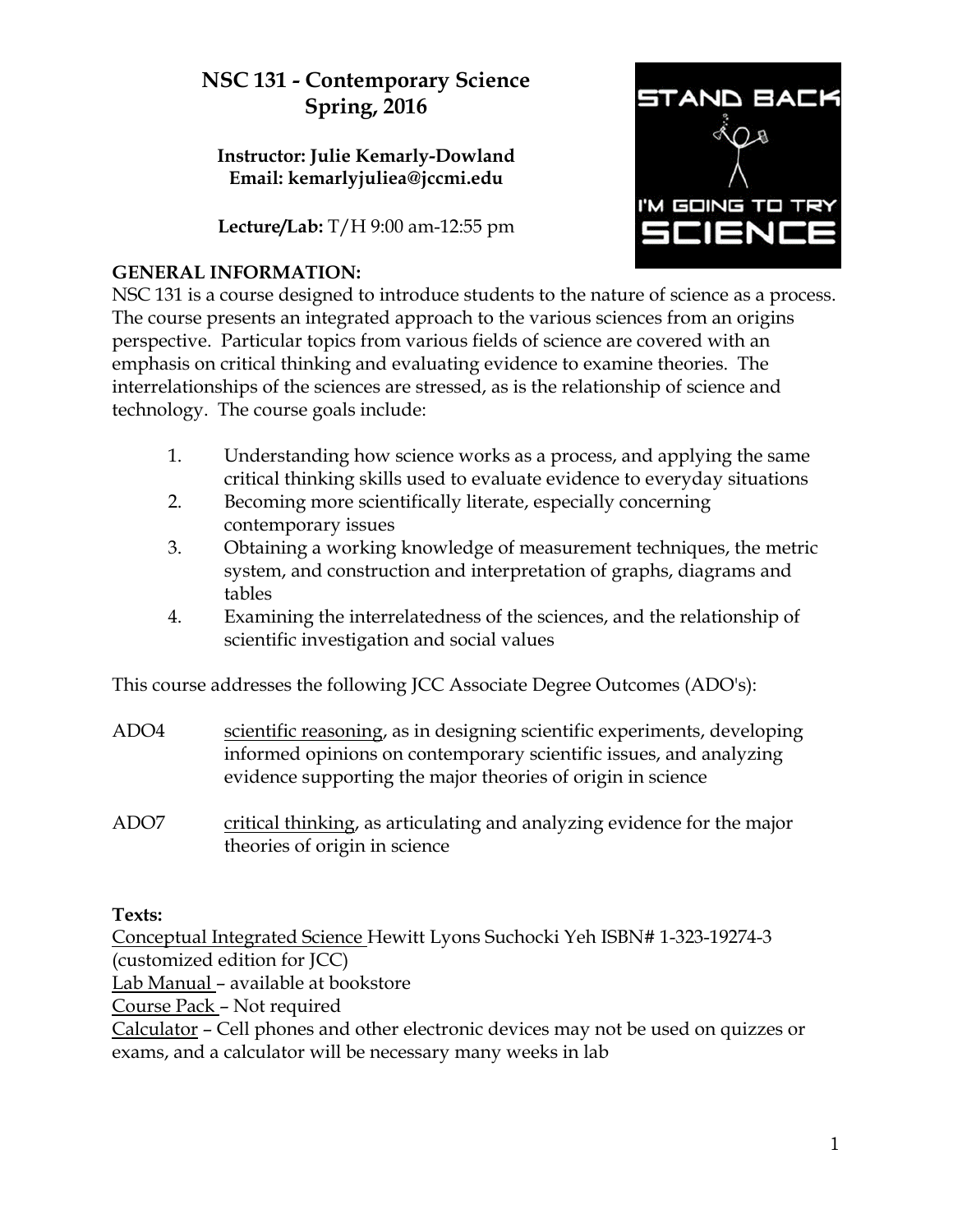# **How to read a textbook:**

Plan on dealing with each chapter 4 times.

**First reading:** Read the chapter objectives and skim the titles and subtitles. Repeat prior to the 2nd, 3rd and 4th readings.

**Second reading:** (limit yourself to 20 minutes per section) Begin to carefully read each section. Take notes as you read. If there is a box or vignette skip it for now. If there is a reference to a figure, pause at the reference, find the figure and study it by reading the text underneath the figure. When you have a grasp of the figure, return to the text. If you are a kinesthetic learner, you may wish to answer the review exercises in place of reading.

**Third reading:** Skim the text, this time take time to read anything in boxes or vignettes. Enjoy this time through. Allow yourself to be interested.

**Fourth reading** (prior to the test): Focus mainly on the summary. Anything that doesn't make sense in your summary, return to the text for further understanding. For visual learners, you may benefit more at this step by studying the figures. Tables are also a great way to read in a summary fashion.

## **Exams and Grading:**

There will be five exams given in lecture. The lecture portion of the class will be worth 75% of your grade (lab = 25%). In computing the final lecture grade, points will be totaled from the following (subject to change):

| Exams                          | 300 pts. (4 exams, drop worst score)   |
|--------------------------------|----------------------------------------|
| Final exam                     | 100 pts. (this exam cannot be dropped) |
| Class assignments and homework | 30 pts.                                |
| Participation and attendance   | $20$ pts.                              |
| Lab homework                   | 50 pts. (random labs collected)        |
| Lab quizzes                    | 100 pts. (5 quizzes, drop worst score) |
| <b>Total Points Possible</b>   | $600$ pts.                             |

Exam Format - is similar for all five exams, although the last exam may include cumulative questions. Exams are a mixture of fill-in, multiple choice, problem solving, and essay questions. Exams are designed to take one hour - students arriving late will NOT be given extra time. If you anticipate requiring more than an hour, please see me ahead of time about starting exams early if possible.

Grading Scale - Final grades for the lecture and laboratory sections combined will be assigned based on the percentage of possible points earned as shown below:

| Total % of points | Grade | Total % of points | Grade   |
|-------------------|-------|-------------------|---------|
| $92 - 100$        | 4.0   | 70 - 77           | 2.0     |
| $88 - 91$         | 3.5   | $68 - 69$         | 1.5     |
| $82 - 87$         | 3.0   | $62 - 67$         | $1.0\,$ |
| 78 - 81           | 2.5   | $58 - 61$         | 0.5     |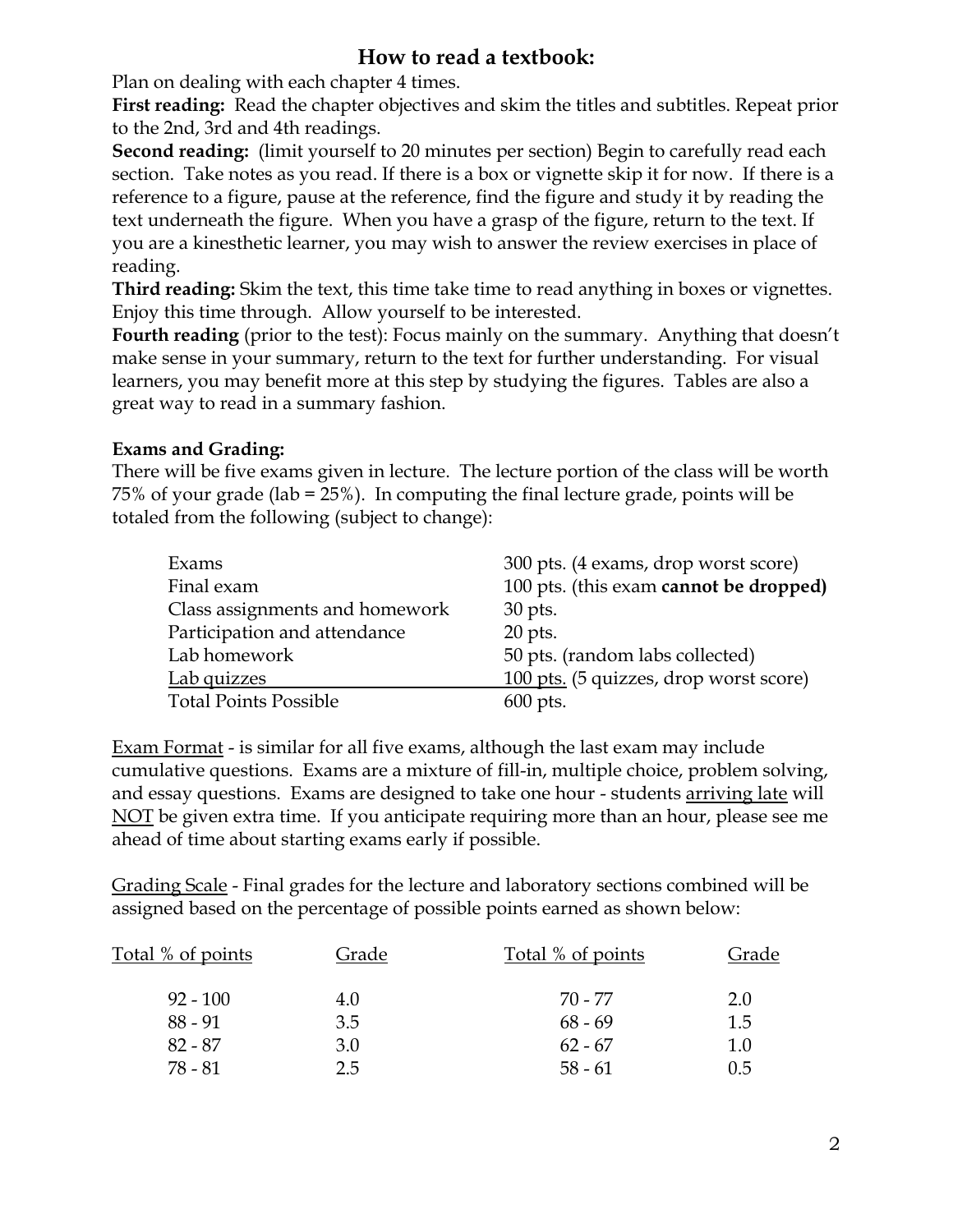Make-Up Exams - **NO MAKE-UP EXAMS WILL BE GIVEN**. An exam (other than the final exam) missed due to illness or any emergency will be treated as the dropped score. A subsequent missed exam, or missing the final exam, will count as a zero. Exceptions to this policy are made only with a doctor's excuse and at my discretion. In the case of an unusual personal emergency such as a death, get a message to me through my email.

Homework and Reading Assignments – will not be accepted if they are not handed in on the day they are due. Do not email me your homework!

Plagiarism and Cheating - Be sure that all homework and assignments are your own work. Copying someone else's work is plagiarism, and plagiarized work will **not be accepted**. This includes lab work, even if you work on the lab with other people. The work you turn in will be your own. Evidence of plagiarism or cheating on any exam or assignment will result in a "0" score for that assignment and notification of the Academic Dean - please see the attached JCC Academic Honesty Policy.

Instructor Absence/School Closing – If I am not able to attend class, a notice will be posted outside our room and, if possible, I will send out a mass email. If JCC is closed, announcements are made on local radio stations. With the exception of these two situations, ASSUME WE HAVE CLASS.

#### **Student Responsibilities:**

Attendance - I expect that you will do your best to attend every class. Because testing is primarily from lectures, missing class makes it very hard to do well.

Homework - If you miss class, it is your responsibility to find out if homework is due on the day you return. Assignments cannot be made up. A hardcopy of homework is required. Do NOT email me your work! It isn't my responsibility to print it for you! It also isn't my responsibility to staple it for you!

Arrive on time - Arriving late on a regular basis will harm your grade, as you will lose points on homework, and be uninformed of class announcements and assignments.

Contribute to a courteous learning environment - Anyone who interferes with the learning of others will be asked to leave class. This includes talking while I am talking or while another student has the floor, or being disruptive or disrespectful to others.

Study - This is a difficult course that will take significant study time outside of class. You will need to use the text, review notes and do study questions to prep for exams.

Seek Help - as soon as possible if you are having difficulty in the course. Come to see me, ask me for the name of a tutor, and/or attend study groups

Electronics – Laptops, cell phones, ipods and tablets are not to be out at all during lecture or lab. You must be prepared to devote time to this class and your instructor. I cannot teach you if your attention is elsewhere. This policy will stay in place all semester unless you have prior approval by me.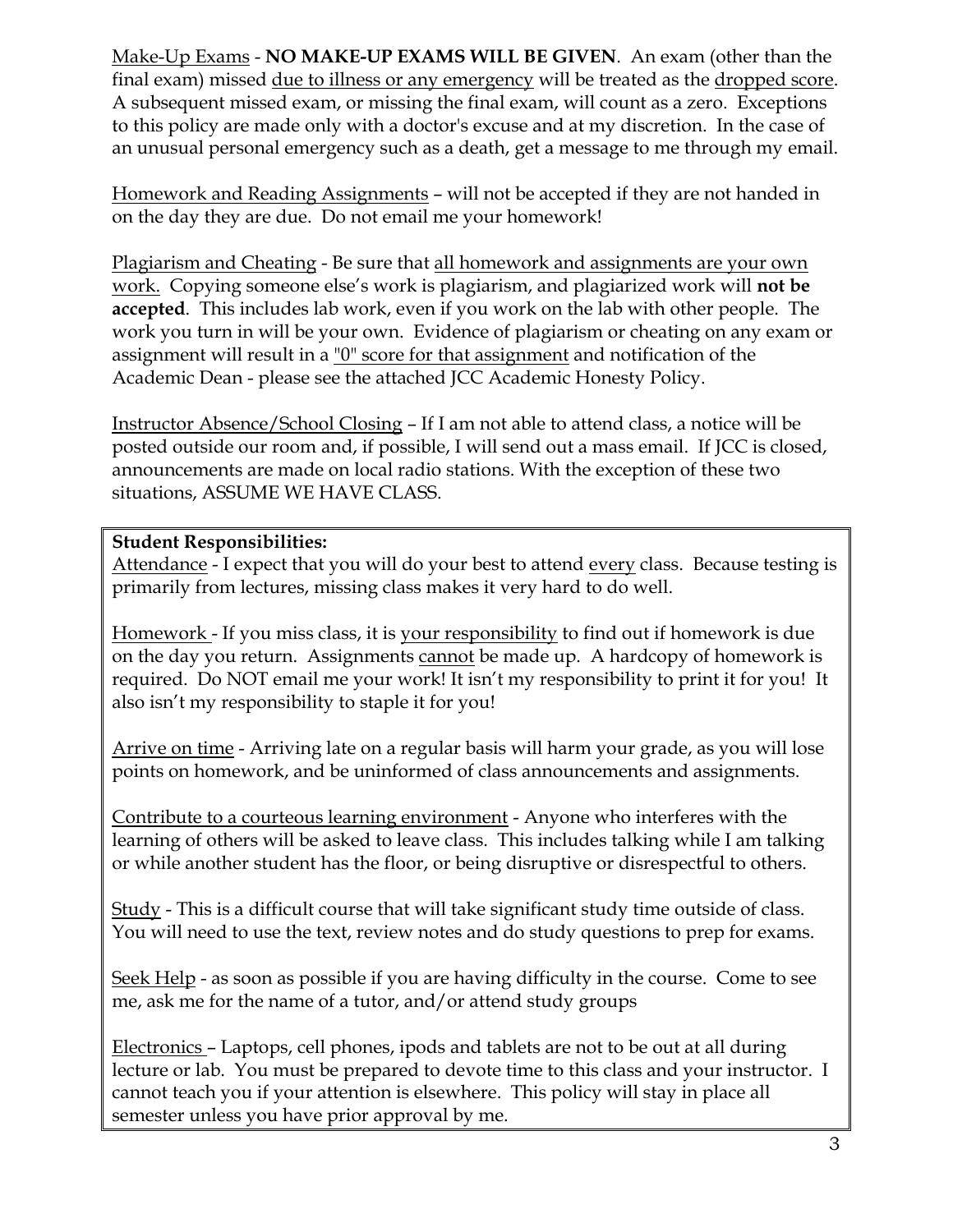Extra Credit - is not given in the course. Focus your time and energy on studying for course assignments, lab quizzes and lecture exams.

Course Help and Special Needs - if you have special needs that I should be aware of in order to help you to best learn course material, please let me know as soon as possible. Students requiring special assistance (including those affected by the Americans With Disabilities Act) should contact the Center for Student Success in Bert Walker Hall, Room 123, 796-8415. Tutoring services are free at JCC - if at any point in the course you feel that you would benefit from a tutor, contact the Center.

JetNet Resources – many course materials can be accessed through the JetNet course management system. This is the way you will be able to view your grades, announcements, screencasts, animations, etc. You are expected to use JetNet to help you track assignments and due dates.

## **Academic Honesty Policy**

Academic honesty is expected of all students. It is the ethical behavior that includes producing their own work and not representing others' work as their own, either by plagiarism, by cheating, or by helping others to do so.

**Plagiarism** is the failure to give credit for the use of material from outside sources. Plagiarism includes but is not limited to:

Using data, quotations, or paraphrases from other sources without adequate documentation

- Submitting others' work as your own
- Exhibiting other behaviors generally considered unethical

**Cheating** means obtaining answers/material from an outside source without authorization.

Cheating includes, but is not limited to:

- Plagiarizing in all forms
- Using notes/books without authorization
- Copying
- Submitting others' work as your own or submitting your work for others
- Altering graded work
- Falsifying data
- Exhibiting other behaviors generally considered unethical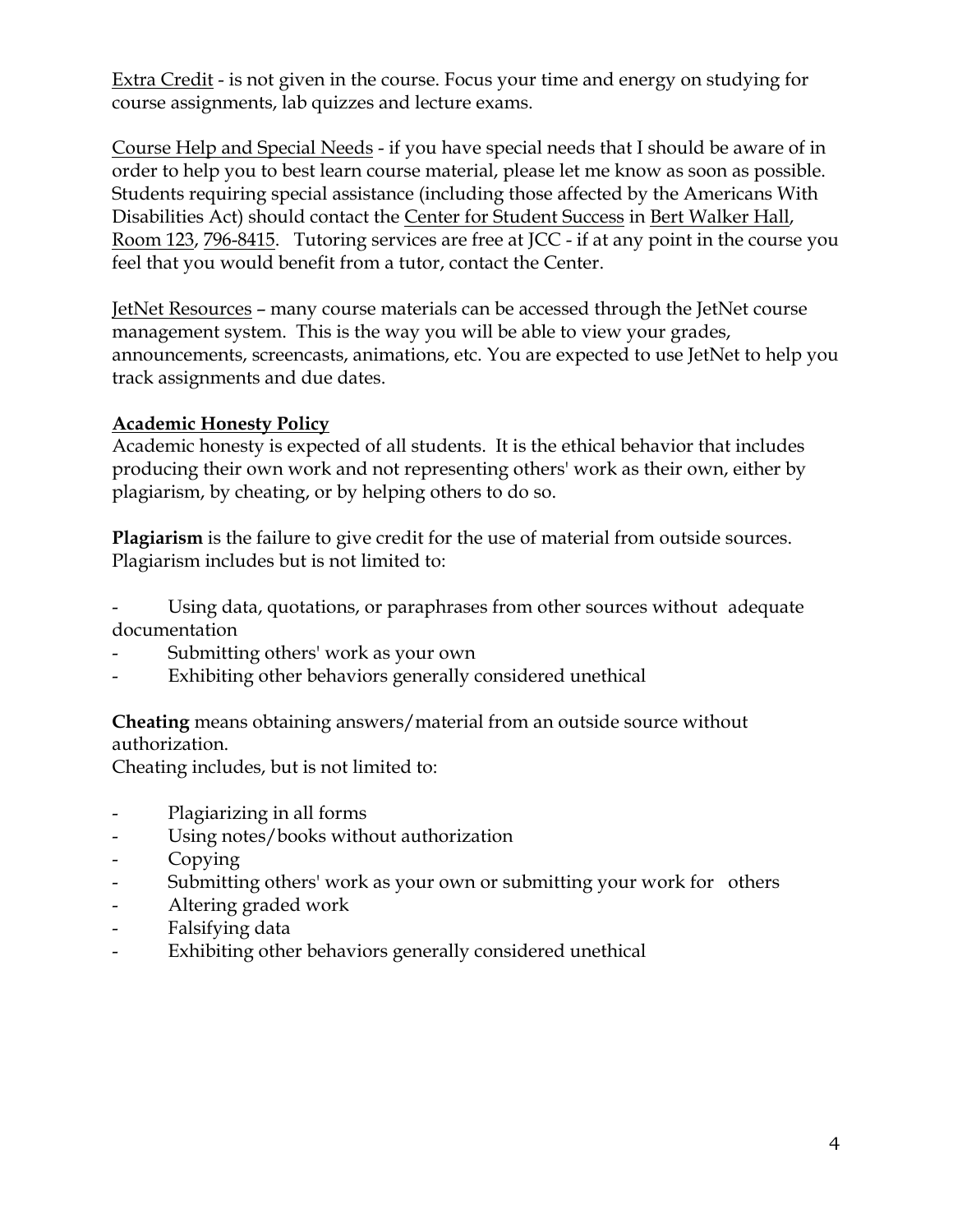## **Collaboration**

While JCC encourages students to collaborate in study groups, work teams, and with lab partners, each student should take responsibility for accurately representing his/her own contribution.

### **Consequences/Procedures**

A faculty member who suspects a student of academic dishonesty may penalize the student by taking appropriate action up to and including assigning a failing grade for the paper, project, report, exam or the course itself. Instructors should document instances of academic dishonesty in writing to the Dean of Faculty.

#### **Student Appeal Process**

In the event of a dispute, both students and faculty should follow the Conflict Resolution Policy.

The policy is presented in the Student Rights and Responsibilities section of the student handbook.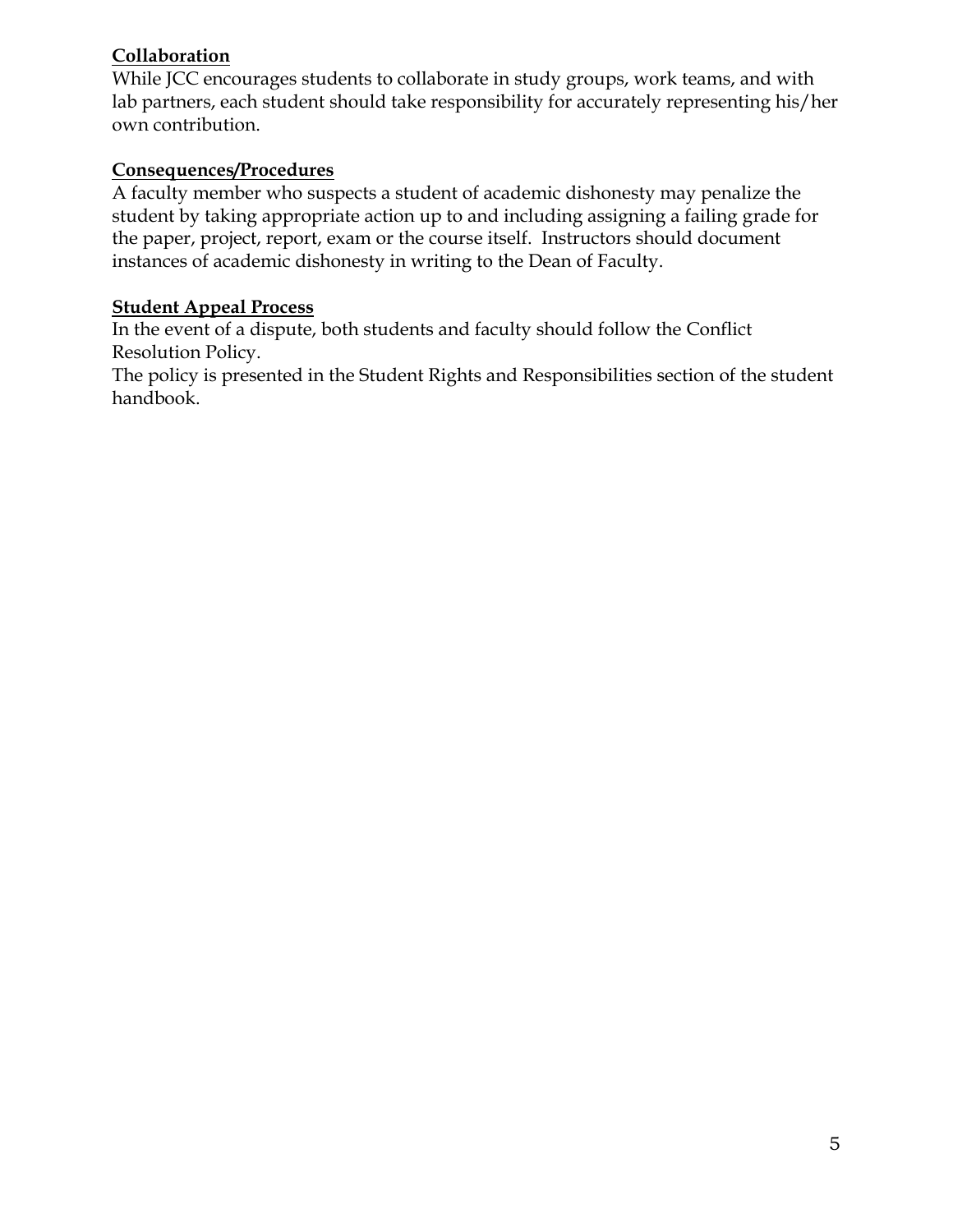## **NSC 131 - Course Calendar** (Dates Approximate - Subject To Change)

| Date                                                                                     | Topic                                   | Reading                      |  |  |
|------------------------------------------------------------------------------------------|-----------------------------------------|------------------------------|--|--|
| 5/24                                                                                     | Nature of Science (Lecture 1)           | Chapter 1                    |  |  |
| 5/26                                                                                     | Scientific Measurement (Lecture 2)      | Chapter 3.2 (temp)           |  |  |
| 5/31                                                                                     | Atomic Structure (Lecture 3)            | Chapter 5.1-5.4              |  |  |
| 6/2                                                                                      | <b>EXAM I</b> (lectures 1, 2 and 3)     |                              |  |  |
| 6/7                                                                                      | Radioactivity/Nuclear Decay (Lec. 4)    | Chapter 6.1-6.3 plus handout |  |  |
| 6/9                                                                                      | Fission and Power Plants (Lecture 5)    | Chapter 6.4-6.5              |  |  |
| 6/14                                                                                     | Fission and Power Plants (Lecture 5)    | Chapter 6.4-6.5              |  |  |
| 6/16                                                                                     | <b>EXAM II</b> (lectures 4 and 5)       |                              |  |  |
| 6/21                                                                                     | Climate Change (Lecture 6)              | Chapter 10, p. 275-289       |  |  |
| 6/23                                                                                     | <b>Wave Properties (Lecture 7)</b>      | Chapter 4                    |  |  |
| 6/28                                                                                     | Doppler Effect/Spectroscopy (Lecture 8) | Chapter 4.13                 |  |  |
| 6/30                                                                                     | <b>EXAM III</b> (lectures 6, 7 and 8)   |                              |  |  |
| 7/5                                                                                      | The Expanding Universe (Lecture 9)      | Chapter 11.7                 |  |  |
| 7/7                                                                                      | Life and Death of Stars (Lecture 10)    | Chapter 11.1-11.4            |  |  |
| 7/12                                                                                     | The Solar System (Lecture 10)           |                              |  |  |
| 7/14                                                                                     | <b>EXAM IV (lectures 9 and 10)</b>      |                              |  |  |
| 7/19                                                                                     | Plate Tectonics (lecture 11)            | Chapter 9, Chapter 10.1-10.3 |  |  |
| 7/21                                                                                     | Evolutionary Theory (Lecture 12)        | Chapter 8                    |  |  |
| 7/26                                                                                     | Evolutionary Theory (Lecture 12)        | Chapter 8                    |  |  |
| 7/28                                                                                     | Exam V                                  |                              |  |  |
| Be prepared to lecture after exams if time remains. This schedule may change if I get    |                                         |                              |  |  |
| behind OR ahead! Exam dates may also change if that occurs. It is your responsibility to |                                         |                              |  |  |
| keep informed of these changes by attending class.                                       |                                         |                              |  |  |

| <b>Other Important Dates</b> |                                         |  |
|------------------------------|-----------------------------------------|--|
| June 5th                     | First participation grade on e-services |  |
| June 7th                     | Refund/Drop With No W                   |  |
|                              | Mid-Term grades posted on e-Services    |  |
|                              | Last Day To Withdraw                    |  |
| July 28th                    | Last Day of Classes - Spring 2016       |  |